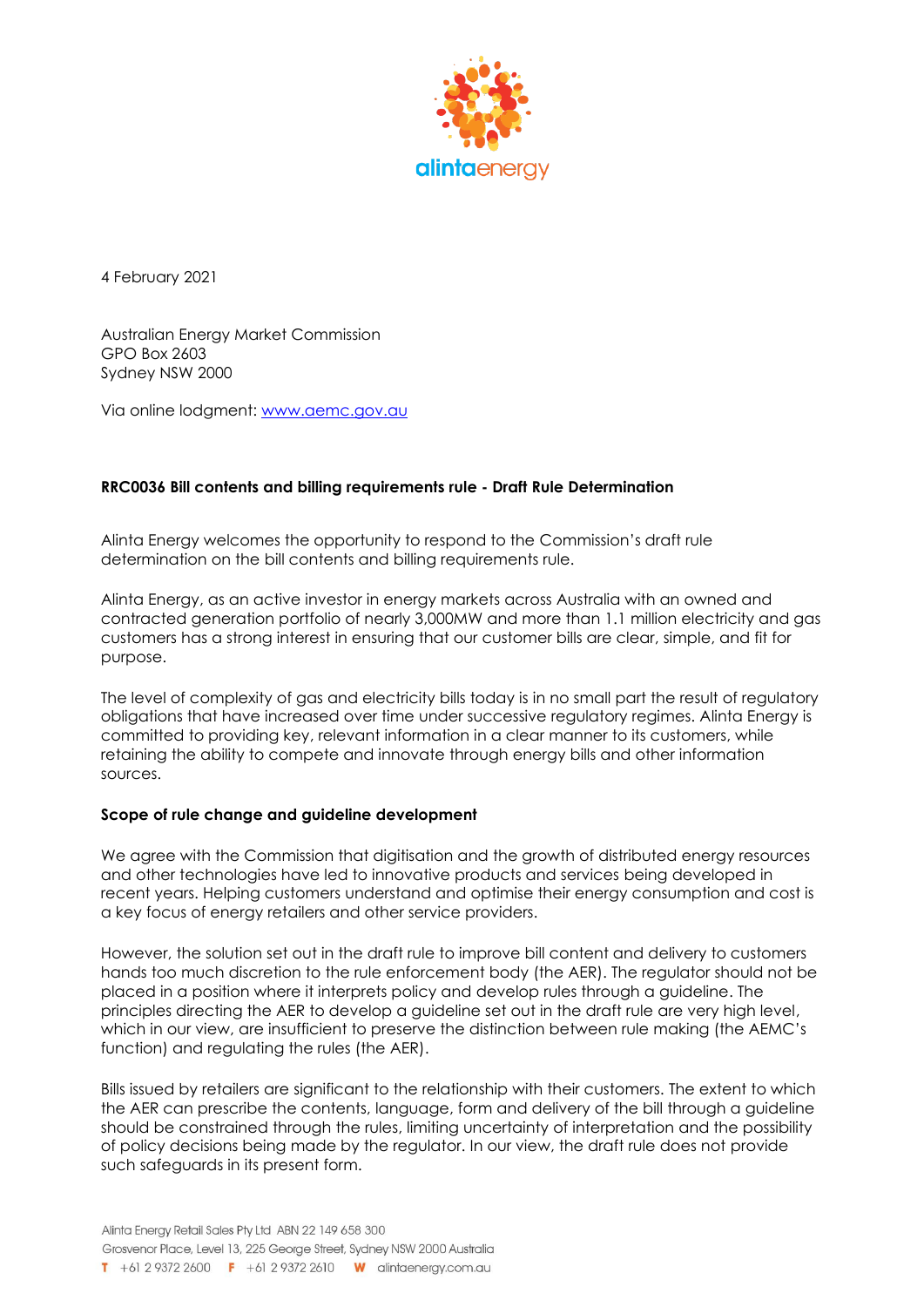An example of the uncertainty the draft rule could contribute to in its current form includes the frequency that the AER can determine updates or changes (without the need to submit a rule change request) the Guideline. Of further concern is the ability for:

"The AER to specify in the guideline:

• any other requirements the AER considered necessary to give effect to the guideline objective and principles" 1

Such flexibility afforded to the AER blurs the distinction between the policy and rule making functions it is responsible for enforcing.

Alinta Energy recommends that should a final rule be made it needs to contain specific guidance to the AER on the contents of a guideline and restrictions on the frequency and circumstances under which it can be changed. While we support clarity of information on bills to consumers, a key concern for retailers is the material cost, resources and time required to alter billing systems to meet obligations under any new guideline. Constant change to a guideline without demonstrable net benefits will simply increase retailer cost to serve and the affordability of energy for consumers. Such a cost-benefit test should be applied to any guideline should a final rule be made.

# **Contents of bills**

Alinta Energy reiterates that any guideline should focus on the objective of the bill, namely that customers understand their energy usage, how their usage patterns affect their energy costs, the total amount owing, the due date for payment, and how to make a payment.<sup>2</sup> As raised in our response to the consultation paper, Alinta Energy also supports providing information on payment assistance on the bill.

## **Form of customer billing**

We support the AEMC's view that the format of customer bills should allow for flexibility in design to preserve retailers' ability to differentiate and compete, while ensuring information that customers actually want is presented clearly. <sup>3</sup> Heavily regulating the format of bills via a guideline would restrict the ability of retailers to communicate and market the features and incentives associated with their products, which in turn may lead to customers not understanding how their product features impact their energy costs. We welcome the suggestion that bill formats should be allowed flexibility under any future guideline but remain concerned that in the development of a guideline, the AER will have significant discretion to prescribe bill formats (and layout) of retailer bills, which could result in material costs should changes be required to comply.

### **Timing and implementation**

Alinta Energy is concerned with the four-month implementation timeframe between the making of any final guideline by the AER (April 2022) and retailers to implement its requirements (August 2022). Without an understanding of the scope of the guideline, this timeframe may not be sufficient. The AEMC needs to set out a mechanism within the rules that provides for flexibility for retailers to implement any changes required by a finalised guideline prepared by the AER. We also believe that should a final rule be made, it requires the AER to apply a test to determine the benefits of the guideline's requirements and a further test for subsequent changes (in

<sup>1</sup> AEMC (2020), Draft rule determination – National Energy Retail Amendment (Bill contents and billing requirements rule), page 7.

<sup>2</sup> Alinta Energy (2020), Bill contents and billing requirements – response to consultation paper, page 2. See: [https://www.aemc.gov.au/sites/default/files/documents/rule\\_change\\_submission\\_-\\_rrc0036\\_-](https://www.aemc.gov.au/sites/default/files/documents/rule_change_submission_-_rrc0036_-_alinta_energy_-_20201027.pdf) [\\_alinta\\_energy\\_-\\_20201027.pdf](https://www.aemc.gov.au/sites/default/files/documents/rule_change_submission_-_rrc0036_-_alinta_energy_-_20201027.pdf)

<sup>3</sup> AEMC, ibid., page 25.